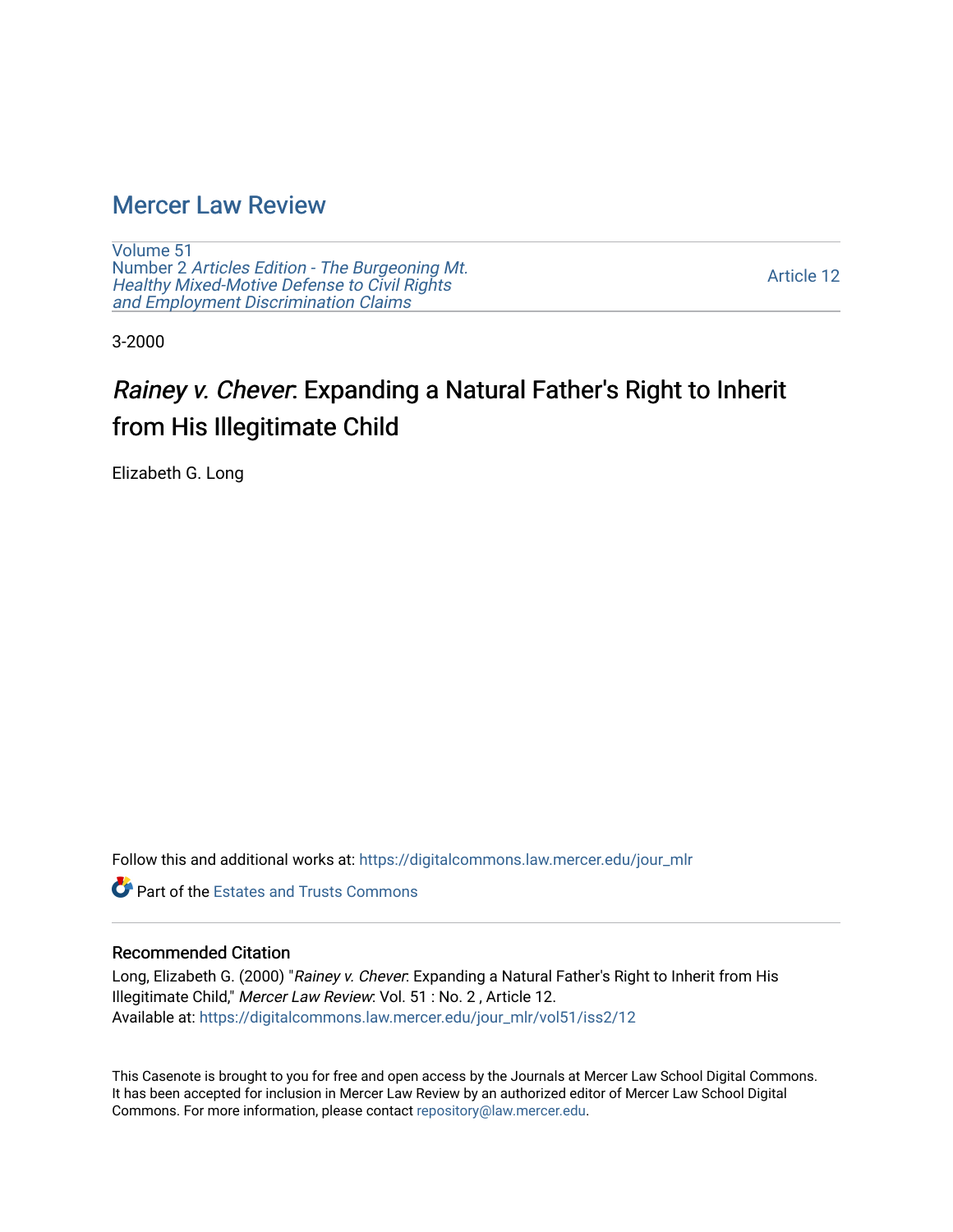## **Casenotes**

### *Rainey v. Chever:* **Expanding a Natural Father's Right to Inherit from His Illegitimate Child**

In *Rainey v. Chever,'* the Georgia Supreme Court held unconstitutional section 53-2-4(b)(2) of the Official Code of Georgia Annotated  $(*O.C.G.A.")$ <sup>2</sup> which required that before a natural father could inherit through his illegitimate child, the natural father had to either openly treat the child as his own or provide support for the child. $3$  Coming up only one vote short, the United States Supreme Court denied plaintiff's petition for writ of certiorari.4 The three dissenting Justices declared their belief that Georgia's statute addressed the "alarming trend" of outof-wedlock births.<sup>5</sup> Furthermore, the dissenting Justices asserted that because of the "substantial tension" between Georgia's decision and the United States Supreme Court's decisions, certiorari should have been granted.'

<sup>1. 270</sup> Ga. 519, 510 S.E.2d 823, *cert. denied,* 119 S. Ct. 2411 (1999).

<sup>2. 270</sup> Ga. at 519, 510 S.E.2d at 824.

<sup>3.</sup> O.C.G.A. § 53-2-4(b)(2) (Supp. 1999).

<sup>4. 119</sup> S. Ct. at 2411.

**<sup>5.</sup>** *Id.*

*<sup>6.</sup> Id.* at 2414.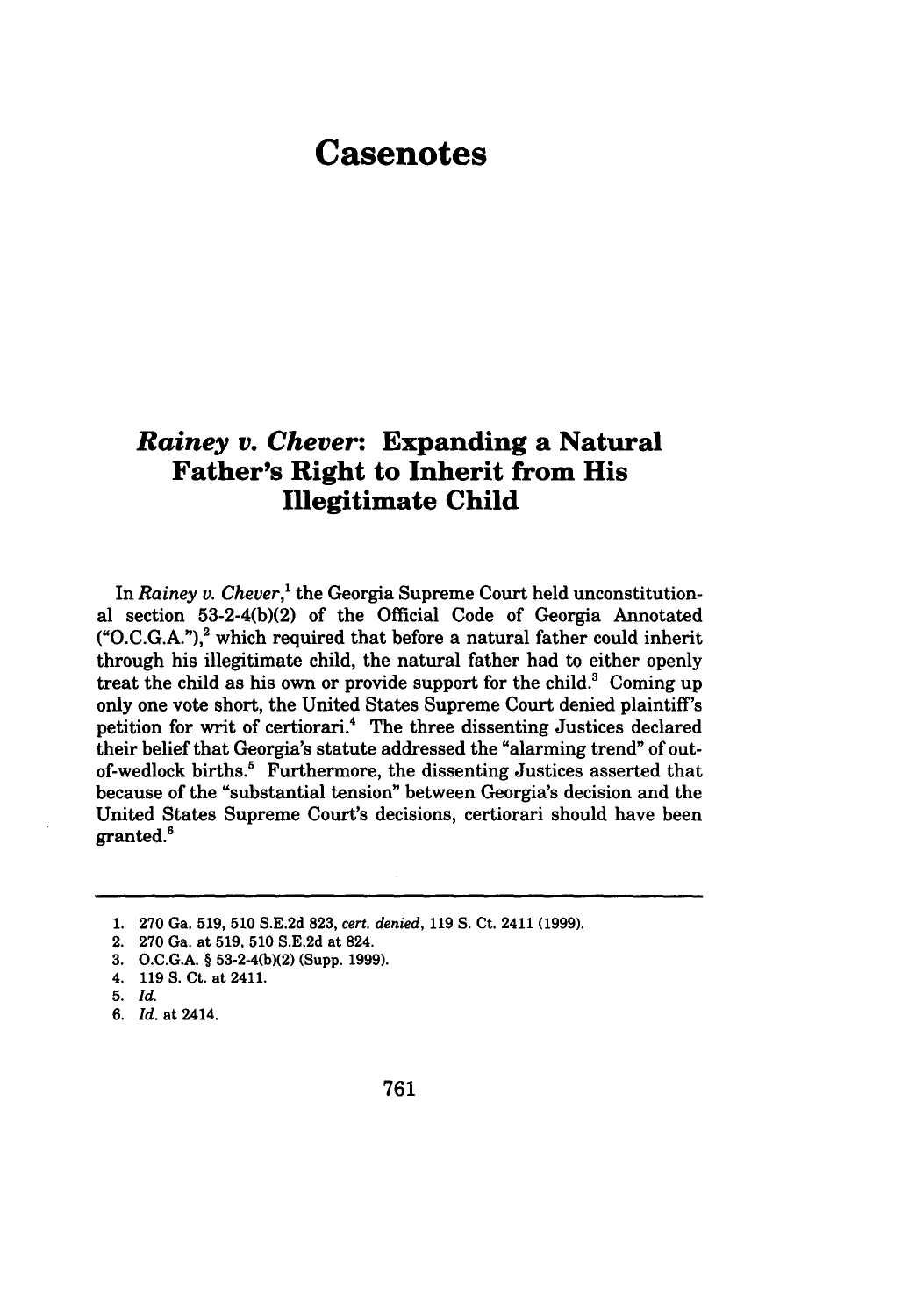#### I. FACTUAL BACKGROUND

Zenobia Hamilton Rainey gave birth to DeAndre Bernard Hamilton, but was not married to DeAndre's biological father, Robert Lee Chever. When DeAndre was about two years old, Chever established his paternity through a judicial proceeding.<sup> $\dot{\tau}$ </sup> However, this judicial proceeding did not legitimate DeAndre.<sup>8</sup> Although Chever lived less than one mile from DeAndre, Chever had no contact with DeAndre. In fact, DeAndre instigated the first contact with Chever when DeAndre was fifteen years old. Even after this contact, Chever did not take an active role in DeAndre's life. Chever did not visit DeAndre or pay Rainey any child support. Furthermore, Chever did not know when or if DeAndre graduated from high school or if he attended college. In August **1997,** at age twenty, DeAndre was killed in an automobile accident that was allegedly caused by a manufacturing defect.<sup>9</sup> Despite having so little contact with DeAndre, Chever was "the first person-of all the parents whose children were injured or killed-to file a suit seeking monetary damages for his death."<sup>10</sup>

Believing that Chever had no right to inherit from DeAndre and attempting to stop Chever from pursuing his wrongful death action, Rainey filed a Petition to Determine Interests of Heirs pursuant to section 53-2-4(b)(2) of the O.C.G.A.<sup>11</sup> Rainey then moved for summary judgment on the ground that Chever failed to meet the requirements of section 53-2-4(b)(2). Reasoning that Rainey relied upon a statute that was unconstitutional under the constitutions of both Georgia and the United States, Chever replied with a cross-motion for summary judgment. The trial court granted Chever's motion and held that section 53-2-4(b)(2) violated the constitutions of Georgia and the United States. The trial court found that section 53-2-4(b)(2) used an unconstitutional gender-based classification because it placed additional requirements upon a father of an illegitimate child before that father could inherit from his child.<sup>12</sup> However, the mother of the same child had no such

<sup>7.</sup> **270** Ga. at 519, **510** S.E.2d at 823.

**<sup>8.</sup>** Establishing the paternity of a child does not give the father the same parental rights as does legitimating a child. One example of that principle is found in O.C.G.A. § 19-7-25 **(1999),** which gives exclusive paternal control of a child born out of wedlock to the mother unless the child is legitimated by the father.

**<sup>9. 119</sup> S.** Ct. at 2411.

*<sup>10.</sup> Id.*

<sup>11.</sup> Telephone interview with Kenneth Shigley, counsel for Rainey (Oct. 29, 1999).

<sup>12. 270</sup> Ga. at 519, 510 S.E.2d at 823. Those additional requirements are that "the father must not have failed or refused openly to treat the child as his own or failed or refused to provide support for the child." *Id.,* **510** S.E.2d at 824.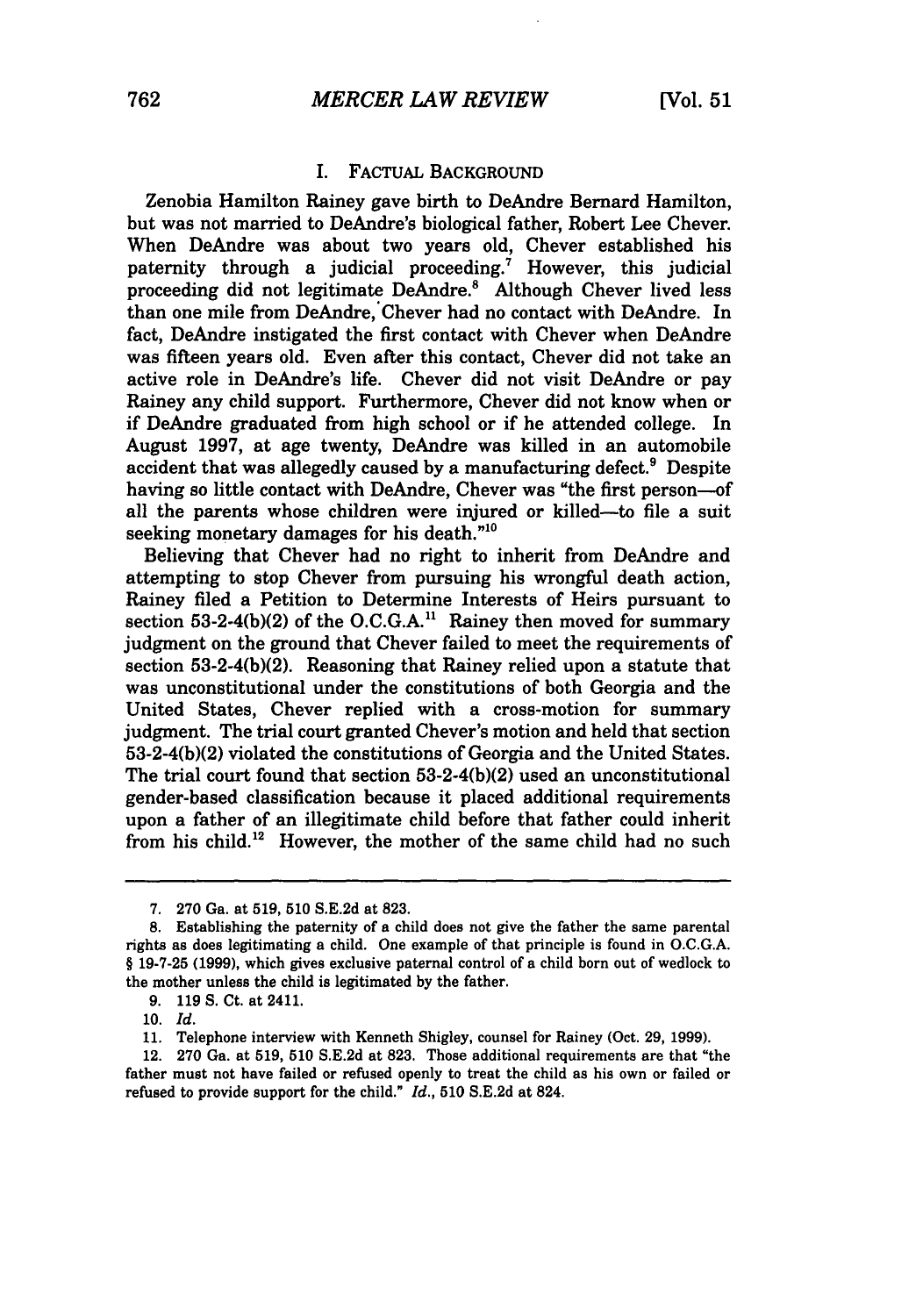additional requirements to inherit from her child." The trial court further stated that "there is no legitimate state interest achieved by not subjecting mothers of illegitimate children to the same standards of conduct."14

The Georgia Supreme Court affirmed in a unanimous decision.<sup>15</sup> Rainey petitioned the United States Supreme Court for certiorari, but the Court narrowly denied the petition, with three Justices dissent- $\mathrm{ing.}^{16}$ 

#### II. LEGAL BACKGROUND

#### *A. Statutory History*

Prior to April **1991,** the biological father of a child born out-of-wedlock could inherit from that child if the child had been legitimated or if paternity had been judicially established, and the mother of the child could inherit as if the child were legitimate.<sup>17</sup> Georgia House Bill 251, which was approved on April 10, 1991, amended this provision.<sup>18</sup> This amendment renumbered section 53-2-4 and added subsection **(b)(2),** which sets forth requirements that a biological father must meet to inherit from his out-of-wedlock child.<sup>19</sup> New subsection (b)(2) requires not only that the child be legitimated or paternity established, but also that the biological father prove **by** a preponderance of the evidence that while the father was living and following the child's birth, he "openly

**17.** The predecessor of section **53-2-4(b)(2), O.C.G.A.** § **53-4-5,** stated,

(a) The mother of a child born out of wedlock... may inherit from and through the child born out of wedlock in the same manner as if the child were legitimate. **(b)** The father of a child born out of wedlock... may inherit from and through

the child born out of wedlock in the same manner as if the child were legitimate if a court of competent jurisdiction, during the lifetime of the father and after the conception of the child, has entered an order declaring the child to **be** legitimate under the authority of Code Section **19-7-22** or such other authority as may be provided **by** law, or has otherwise entered a court order establishing the father of the child born out of wedlock. If no such order has been entered, neither the father nor any paternal kin may inherit from the child born out of wedlock **by** reason of the paternal kinship.

**1988** Ga. Laws **1720, 1732.**

**19.** *Id.* at **663.**

**<sup>13.</sup>** *Id.*

<sup>14.</sup> *Id.*

**<sup>15.</sup>** *Id.* at **521, 510 S.E.2d** at **825.**

<sup>16. 119</sup> S. Ct. at 2411.

**<sup>18. 1991</sup>** Ga. Laws **660, 662.**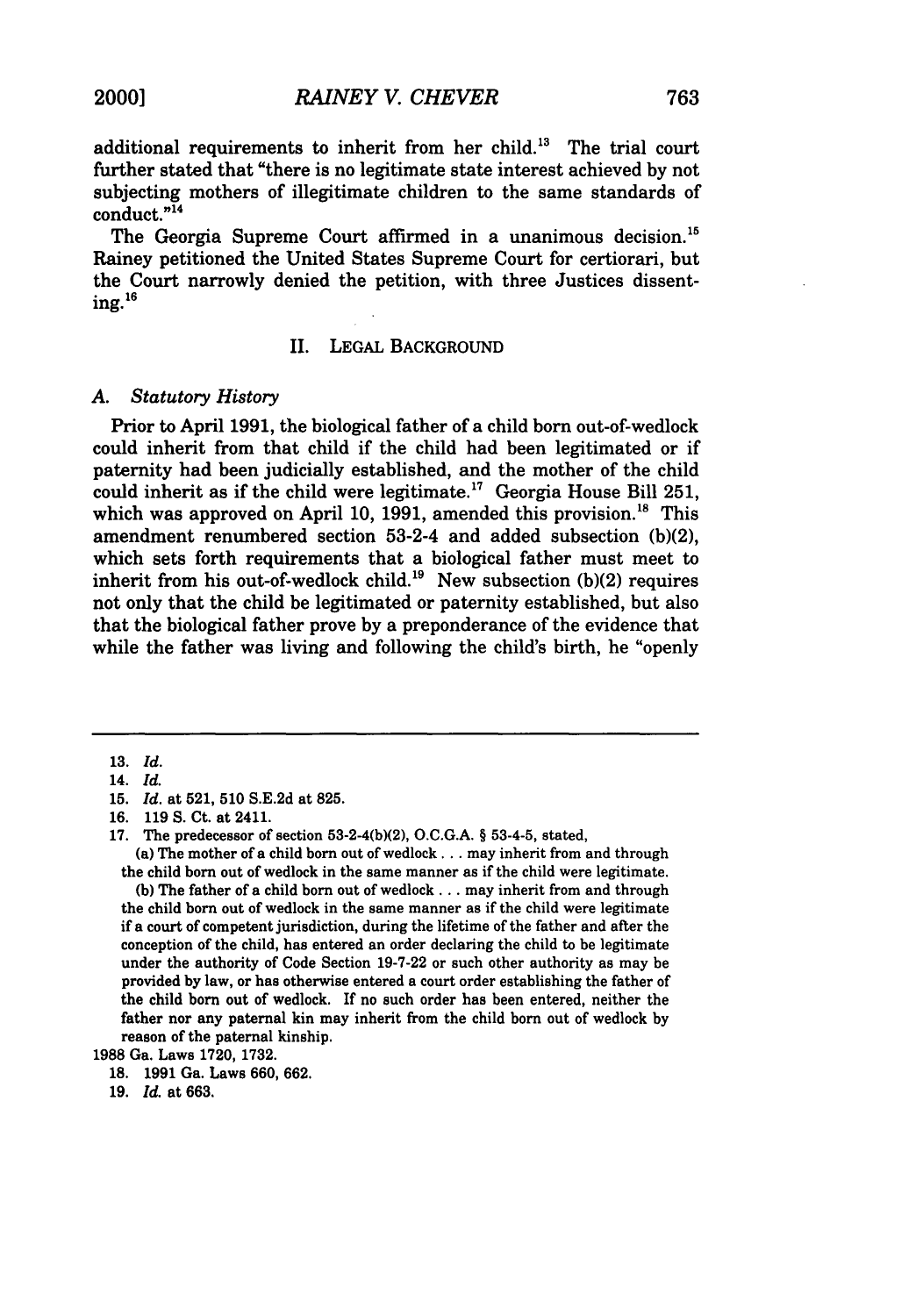treat[ed] the child as his own" and "provide[d] support for the child."<sup>20</sup> Subsection (b)(2) was further amended in 1996 with the deletion of the phrases "while the father was living" and "following the child's birth."21

After the Georgia Supreme Court decided *Rainey,* Georgia House Bill **366** was introduced in an effort to amend section **53-2-4(b). 2'** The latest version of House Bill **366** would reduce the requirements for a biological father to inherit from his out-of-wedlock child **by** deleting the obligation of the father to treat the child openly as his own or to provide support for the child.23 If approved **by** the Senate, the new version of section **53-2-4(b)** would allow the father of a child born out of wedlock to inherit through that child if the father does only one of the following: legiti-

*Id.*

Paragraph **(1)** of this subsection notwithstanding, neither the father nor any child of the father nor any other paternal kin shall inherit from or through a child born out of wedlock if it shall be established **by** a preponderance of evidence that the father failed or refused openly to treat the child as his own or failed or refused to provide support for the child.

#### Id.

22. *See* H.R. **366,** Reg. Sess. (Ga. **1999),** *available at* <http://www2.state.ga.us/Legis/- 1999\_00/leg/fulltext/hb366.htm>.

**23.** *See id. §* **1. If** the bill is approved, **O.C.G.A.** § **53-2-4(b)** would read:

The father of a child born out of wedlock... may inherit from and through the child born out of wedlock in the same manner as if the child were legitimate **if:**

**(1) A** court of competent jurisdiction has entered an order declaring the child to be legitimate under the authority of Code Section **19-7-22** or such other authority as may be provided **by** law;

(2) **A** court of competent jurisdiction has otherwise entered a court order establishing paternity;

**(3)** The father has, during the lifetime of the child, executed a sworn statement signed **by** the father attesting to the parent-child relationship;

(4) The father has, during the lifetime of the child, signed the birth certificate of the child; or

**(5)** The presumption of paternity described in division (2)(B)(ii) of Code Section **53-2-3** has been established and has not been rebutted **by** clear and convincing evidence.

*Id.* This bill passed the House on March 4, **1999** and was sent to the Senate Judiciary Committee on March **8, 1999.** Because the General Assembly's **1999** Regular Session adjourned with no action taken on the bill, the bill was carried over to the 2000 Regular Session. As of April **10,** 2000, the Senate Judiciary Committee had not acted on the bill. Telephone Interview with Senator Kemp's Office (Apr. **10,** 2000).

<sup>20.</sup> *Id.* Paragraph **(b)(2)** stated in full:

Paragraph **(1)** of this subsection notwithstanding, neither the father nor any paternal kin shall inherit from or through a child born out of wedlock if it shall be established, **by** a preponderance of evidence, that the father, during his lifetime and after the birth of the child, failed or refused to openly treat the child as his own or failed or refused to provide support for the child.

<sup>21.</sup> **1996** Ga. Laws 504, **532.** Subsection **(b)(2)** now reads,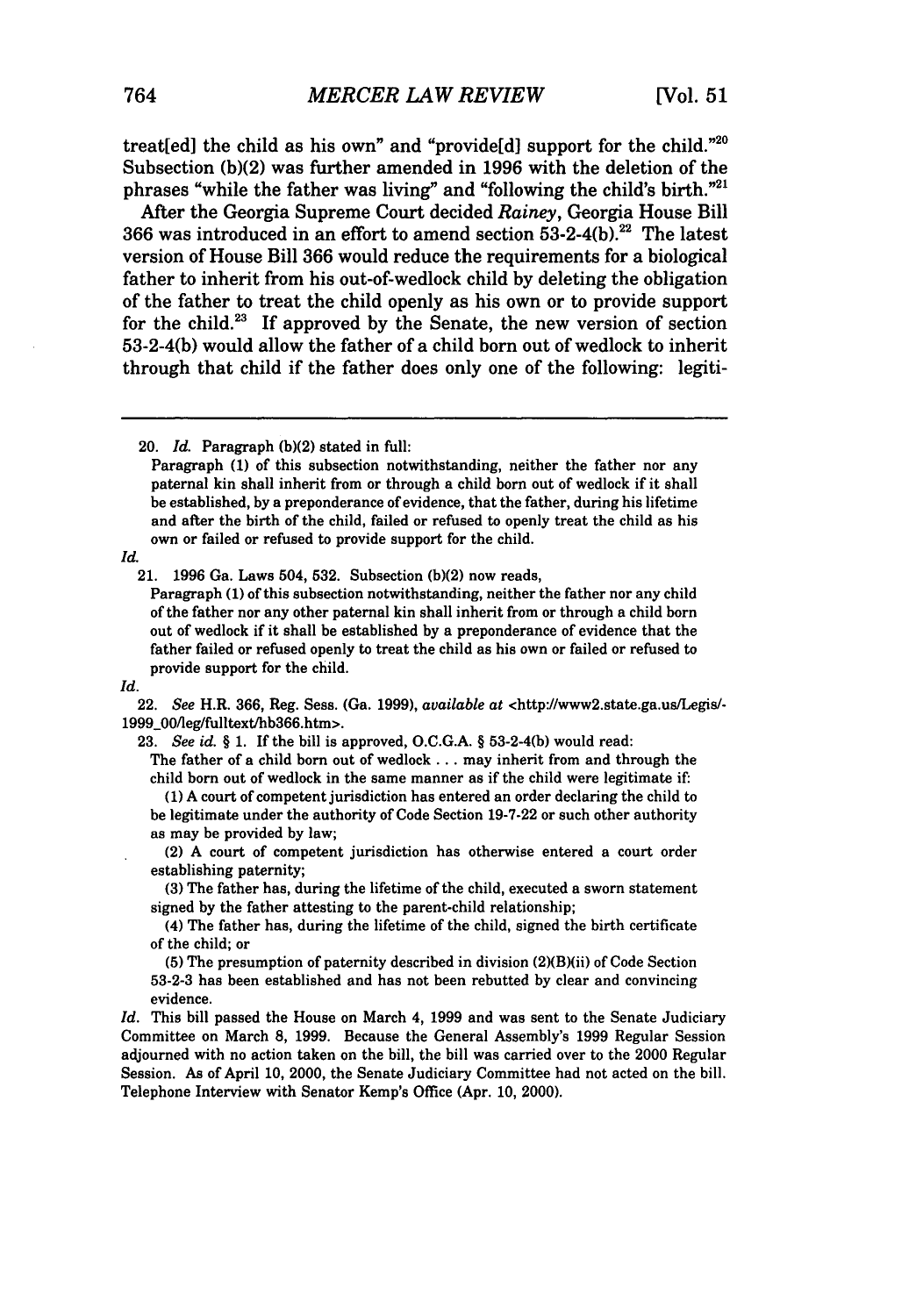mates the child, establishes paternity, signs an affidavit acknowledging that he is the father of the child, or signs the child's birth certificate.<sup>24</sup>

The pre-1990 version of the Uniform Probate Code mirrored section 53-2-4; however, the Uniform Probate Code was revised and now provides that "[i]nheritance from or through a child by either natural parent or his [or her] kindred is precluded unless that natural parent has openly treated the child as his [or hers], and has not refused to support the child."<sup>25</sup>

#### *B. Caselaw History*

Although it is now firmly established that an intestacy statute cannot discriminate on the basis of legitimacy and, therefore, that an illegitimate child has the right to inherit from his or her natural parents, this has not always been so. In *Johnstone v. Taliaferro*,<sup>26</sup> the Georgia Supreme Court discussed the rights and status of illegitimate children and stated that "[tihe most important disability of an illegitimate child at common law is that he has no inheritable blood; that he is incapable of becoming [an] heir ... ; [and] that he can have no heirs but those of his own body."<sup>27</sup> The court stated that several statutes passed in the 1800s had upgraded the rights and status of illegitimate children so that by the turn of the century an illegitimate child had inheritable blood and could inherit from his or her mother and vice versa.<sup>28</sup> However, as at common law, an illegitimate child was still not able to inherit from the biological father, and the child had no paternal heirs unless the child was legitimated.<sup>29</sup>

In **1970** the Georgia Supreme Court stated in *Pettiford v. Frazier"* that the legislature had the authority to determine whether and how an illegitimate child could inherit from the mother and father. $31$  In reaching this decision, the court reasoned that inheritance rights are not "natural and inalienable right[s], guaranteed **by** the Constitution of the United States."32 Therefore, "'the legislature may change, condition, or abrogate the law of succession, subject to certain constitutional limitations which are restricted in their scope.'"33 The court cautioned

**29.** *Id.*

**31.** *Id.* at 439, **175 S.E.2d** at **550.**

<sup>24.</sup> *See supra* note **23,** § **1.**

**<sup>25.</sup>** UNIF. PROBATE **CODE** § 2-114(c) (amended **1990),** 8 pt. **I U.L.A. 91 (1998).**

**<sup>26. 107</sup>** Ga. **6, 32 S.E. 931 (1899).**

**<sup>27.</sup>** *Id.* at **13, 32 S.E.** at 934.

**<sup>28.</sup>** *Id.* at **16, 32 S.E.** at **935.**

**<sup>30. 226</sup>** Ga. 438, **175 S.E.2d** 549 **(1970).**

**<sup>32.</sup>** *Id.*

**<sup>33.</sup>** *Id.* (quoting **23 AM.** JUR. **2D** *Descent & Distribution §* **13,** at 759-61).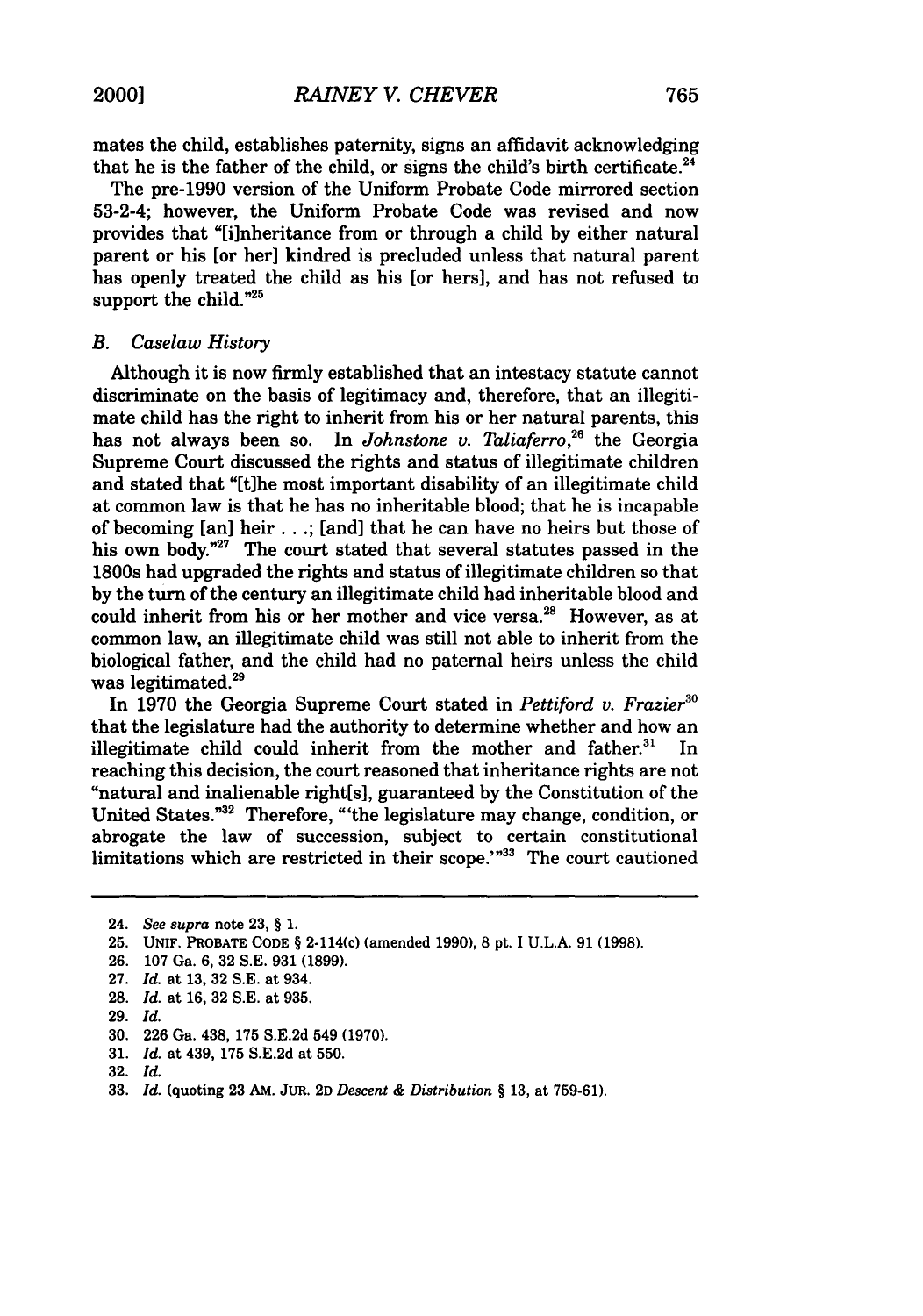that although the United States Constitution does not limit the power of state legislatures to establish and amend inheritance laws, the Fourteenth Amendment would suppress the legislature's power if such power "'would be so obviously arbitrary and unreasonable as to be beyond the pale of governmental authority.'"<sup>34</sup> Therefore, the court concluded that while the common law gave no right to the illegitimate child to inherit, the legislatures of each state have the power and discretion to decide under what circumstances an illegitimate child could inherit from his or her mother and father.<sup>35</sup>

In *Poulos v. McMahan,6* the Georgia Supreme Court reviewed Georgia's intestacy laws as they pertained to the right of an illegitimate child to inherit from the father. In *Poulos* an illegitimate child, Michael, was attempting to inherit from his father. The probate court found that Michael was indeed the decedent's child; however, the superior court granted the opposing side's motion for summary judgment. $37$  The superior court found that because Michael was an illegitimate child, he "could not inherit from the decedent under the intestacy laws in effect at the time of the decedent's death."<sup>38</sup> Michael appealed, arguing that Georgia's intestacy statutes were unconstitutional because they discriminated against illegitimate children, and the supreme court agreed that the pre-1980 intestacy scheme "granted illegitimate children no inheritance rights against their fathers' estates."39 The court further stated that the intestacy scheme was subsequently revised to allow an illegitimate child to inherit from the father if paternity had been established during the lifetime of the father and after the conception of the child. $40^{\circ}$  But because Michael had not met the requirements of the amended intestacy statute during the lifetime of his father, the court did not allow him to inherit from his father.<sup>41</sup>

When a putative father attempted to inherit from his illegitimate daughter who had died intestate, the Georgia Court of Appeals prohibited the father from inheriting because the requirements of section **53-4-5(b)** (now section 53-2-4) had not been met during the child's lifetime.42 Although the court based its decision on the father's not

- **37.** *Id.* at 354, **297 S.E.2d** at 452.
- **38.** *Id.*
- **39.** *Id.* at **359, 297 S.E.2d** at 455.
- 40. *Id.* at **360, 297 S.E.2d** at 456.
- 41. *Id.* at 364, **297 S.E.2d** at 458.
- 42. Dunlap v. Moody, 224 Ga. **App. 38,** 40, 479 **S.E.2d** 456, 458 **(1996).**

<sup>34.</sup> *Id.,* **175 S.E.2d** at **551** (quoting **23 AM. JUR. 2D** *Descent & Distribution §* **13,** at **759- 61).**

**<sup>35.</sup>** *Id.*

**<sup>36. 250</sup>** Ga. 354, **297 S.E.2d** 451 **(1982).**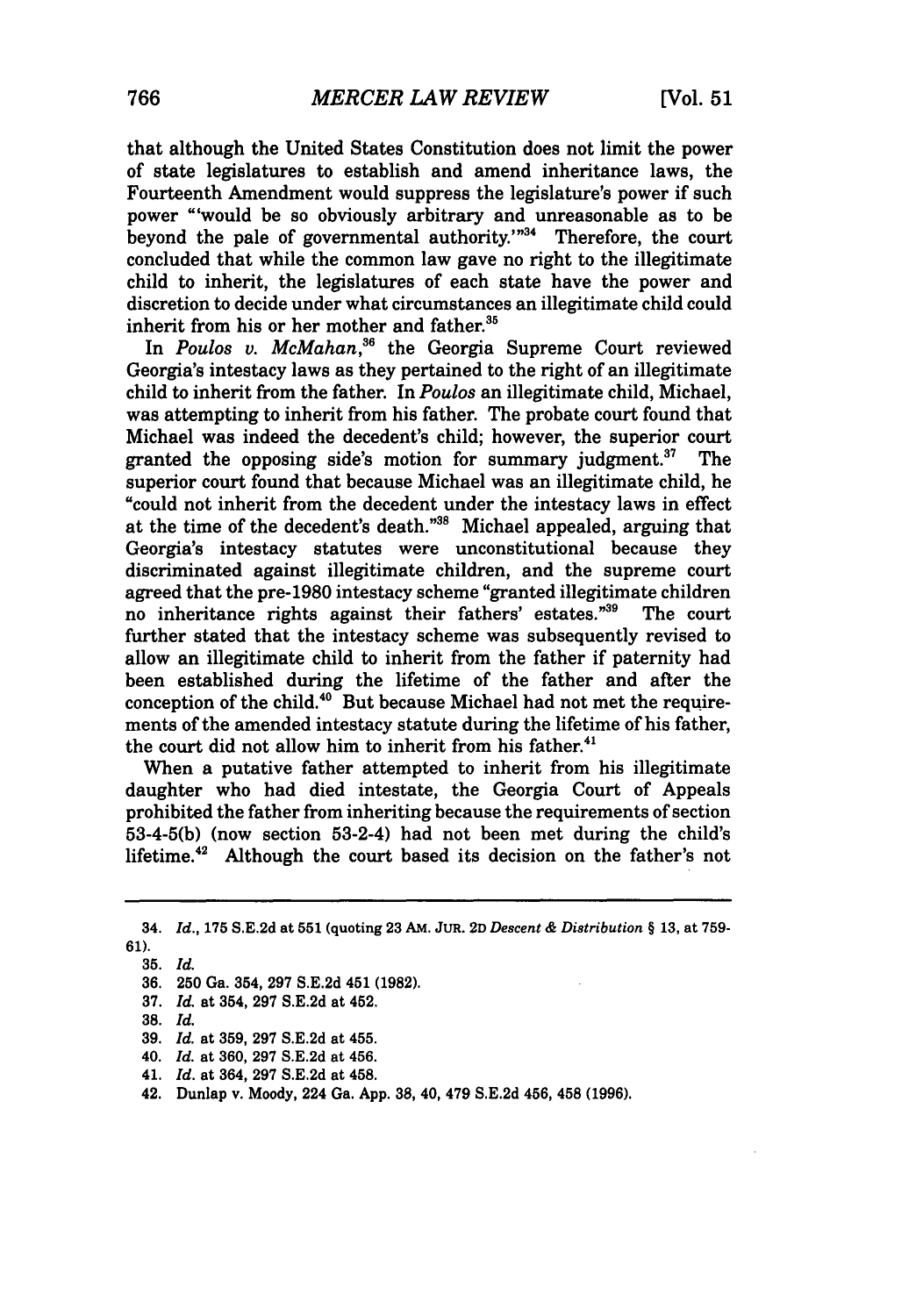meeting the requirements of subsection **(b)(1)** of the statute (establishing paternity), the court stated that subsection (b)(2) also had not been met.<sup>43</sup> The father argued that he "occasionally exchanged gifts with [the child]," but the court found that "occasional gifts do not constitute support."<sup>44</sup> Furthermore, the evidence showed the father's lack of monetary support, his failure to be present at the child's birth, and his lack of contact with the mother and child during the first two to three years of the child's life.<sup>45</sup> Therefore, the father was not permitted to inherit from his out-of-wedlock child because the father did not establish by a preponderance of the evidence that he had supported the child and had openly treated the child as his own.<sup>46</sup>

#### III. RATIONALE OF THE COURT

The Georgia Supreme Court unanimously held in *Rainey* that section 53-2-4(b)(2) is unconstitutional under both the Fourteenth Amendment of the United States Constitution and Article I, Section I, Paragraph II of the Georgia Constitution of **1983."'** The court reasoned that because there is "no 'exceedingly persuasive' justification for treating the inheritance rights of mothers and fathers of children born out of wedlock differently," the statute creates an unconstitutional gender-based classification.<sup>48</sup>

Although the State (through amicus curiae) and the mother argued that this statutory provision "distinguishes not between mothers and fathers but between fathers who treat their illegitimate child as their own and those who do not," the court dismissed this argument and found that the statute creates a "gender-based classification."<sup>49</sup> The court seemed concerned that subsection (b)(2) imposed an additional obligation upon fathers but not upon mothers—that obligation being that the father must not have failed or refused to treat the child openly as his own or failed or refused to provide support for his child.<sup>50</sup> Therefore, because a mother of a child born out of wedlock could inherit from or through that child without having to prove that she had openly treated the child as her own and had provided support for the child, and because of the

- 47. 270 Ga. at 519, 510 S.E.2d at 824.
- 48. *Id.* at 520-21, **510** S.E.2d at 824-25.
- 49. *Id.* at **519, 510** S.E.2d at 824.
- 50. *Id.* at 519-20, 510 S.E.2d at 824.

<sup>43.</sup> *Id.* at 40-41, 479 S.E.2d at 458-59.

<sup>44.</sup> *Id.* at 40, 41, 479 S.E.2d at 459.

<sup>45.</sup> *Id.* at 40-41, 479 S.E.2d at 458-59.

<sup>46.</sup> *Id.*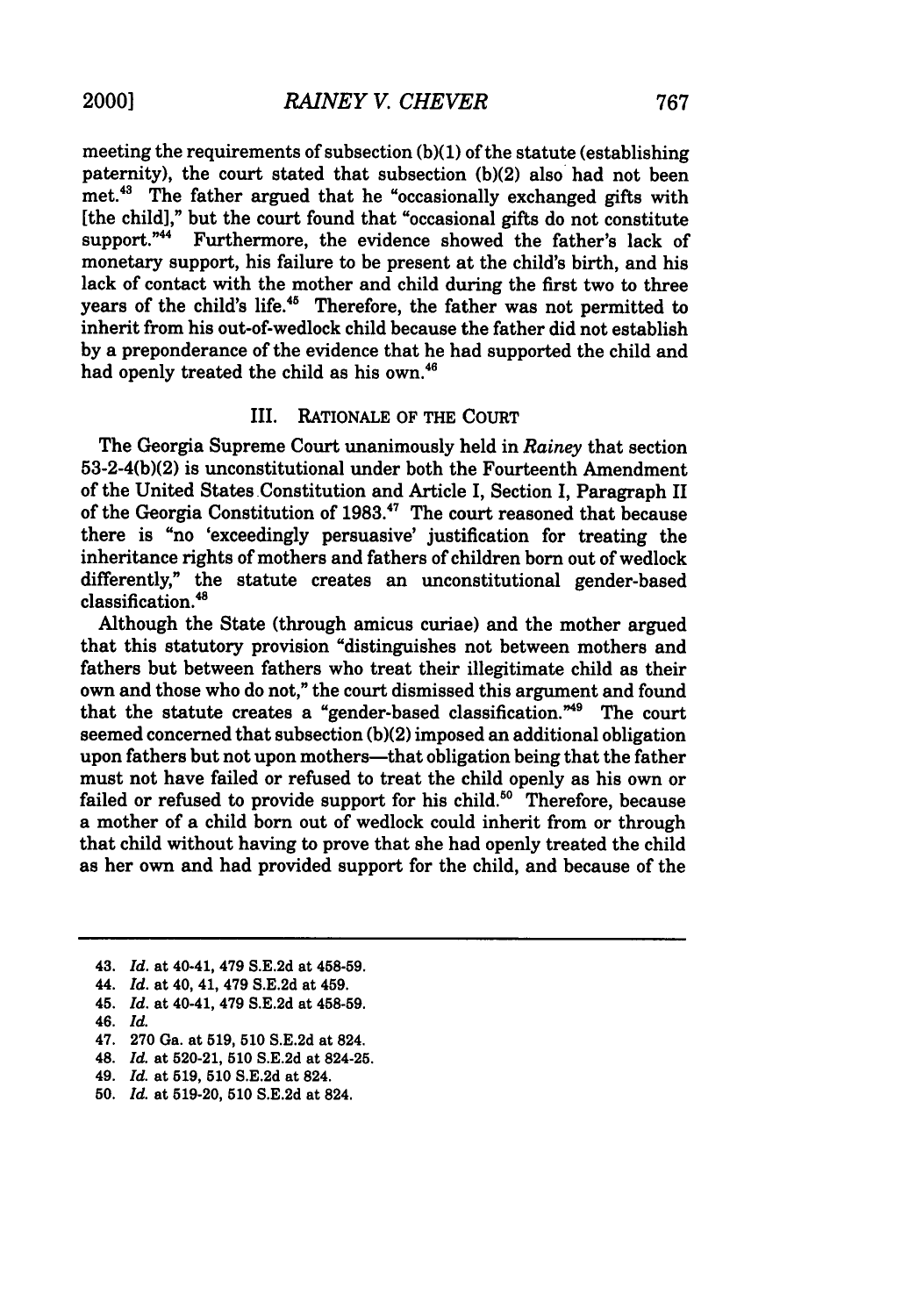plain language of subsection **(b)(2),** the court found that the statute created a gender-based classification.<sup>51</sup>

The court then turned to the issue of whether this gender-based classification was constitutional. Relying on prior decisions of the United States Supreme Court, the court first noted that "[glender-based classifications are subject to a strong presumption of constitutional invalidity" and that such a classification would be unconstitutional "unless the classification furthers important governmental objectives, and the discriminatory means employed are 'substantially related' to the achievement of those governmental objectives. $52^{\circ}$  The court further explained that the "justification for making a gender-based classification proffered **by** the State must be 'exceedingly persuasive,' genuine, and not hypothesized, and it 'must not rely on overbroad generalizations about the different talents, capacities, or preferences of males and females."<sup>553</sup>

Relying on guidance from the United States Supreme Court, the court agreed with the mother's and State's contention that Georgia has an important interest in "encouraging fathers to take responsibility for their children born out of wedlock and encouraging parental responsibility **by** precluding an uninvolved father from profiting from the death of a child born out of wedlock."<sup>54</sup> However, the court also found that such an interest was not enough to validate the gender-based classification because "the State has an equally important interest in encouraging the identical behavior in mothers.<sup>"55</sup> Furthermore, the court rejected the justification that "mothers are less likely than fathers to abandon children born out of wedlock" because that argument relied on "stereotypes and overbroad generalizations."<sup>56</sup>

Attempting to support the constitutionality of the statute, the State relied on *Parham v. Hughes,"* a five-to-four United States Supreme Court decision that affirmed a Georgia Supreme Court decision that a Georgia statute precluding a father from suing for the wrongful death of his illegitimate child was constitutional.<sup>58</sup> The State argued that in *Parham* the Court distinguished between statutes that classify based on

**<sup>51.</sup>** *Id.*

<sup>52.</sup> *Id.* at 520,510 S.E.2d at 824 (citing United States v. Virginia, **518** U.S. 515, 531-34 (1996); Reed v. Reed, 404 U.S. 71, 76(1971); Franklin v. Hill, 264 Ga. 302, 303, 404 S.E.2d 778, **780** (1994)).

<sup>53.</sup> *Id.* (quoting *Virginia,* **518** U.S. at **533)** (citation omitted).

<sup>54.</sup> *Id.*

**<sup>55.</sup>** *Id.*

**<sup>56.</sup>** *Id.*

**<sup>57.</sup>** 441 **U.S.** 347 **(1979).**

**<sup>58.</sup>** *Id.* at 348, **350, 359.**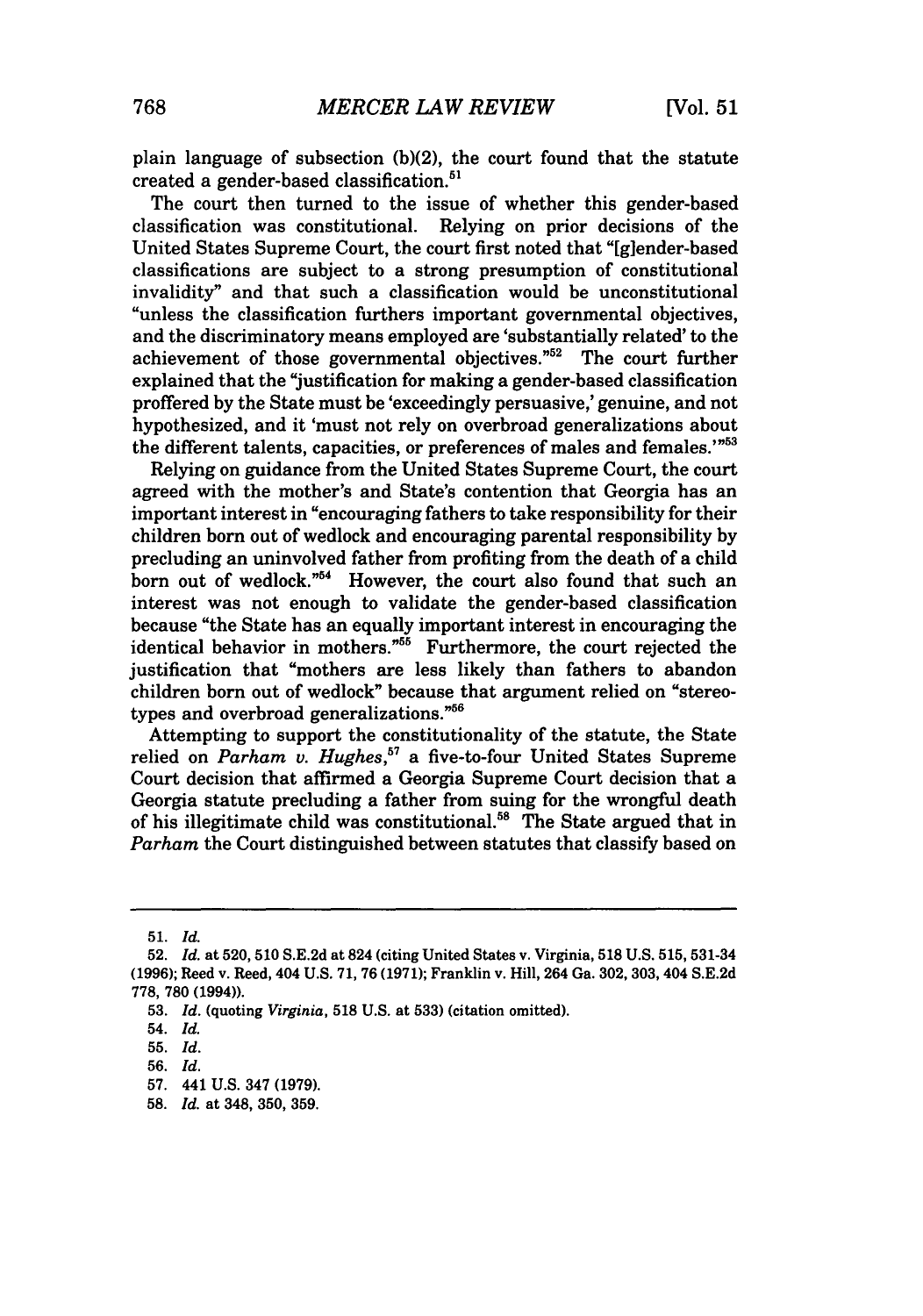action and statutes that classify based on status.<sup>59</sup> Because section 53-2-4 "singles out those fathers who have taken no action during the life of their children," the State urged that the statute does not discriminate against fathers because of "gender, which is immutable," but rather is "based on [their] action" or lack thereof.<sup>60</sup> The court dismissed the State's arguments in *Rainey* and stated that *Parham* was concerned with "avoiding problems in proving paternity," a problem that is not present under the Georgia statutes because section 53-2-4(b)(1) sets forth the requirement "that the father judicially establish paternity prior to the death of the child."<sup>61</sup>

Although the United States Supreme Court denied plaintiff's petition for writ of certiorari on June 24, 1999, Chief Justice Rehnquist and Justices Scalia and Thomas dissented.<sup>62</sup> Justice Thomas wrote the dissenting opinion and stated that "[tihe facts of this case poignantly illustrate the problem that Georgia sought to address" when it amended section 53-2-4(b)(2) to add requirements for a natural father to inherit from or through his out-of-wedlock child.<sup>63</sup> Justice Thomas noted the affidavits of Patrick Fagan, former Deputy Assistant Secretary for Family and Social Services Policy of the United States Department of Health and Human Services, and State Representative William C. Randall, Chairman of the Special Judiciary Committee of the Georgia House of Representatives and sponsor of section 53-4-5(b)(2) (now section 53-2-4(b)(2)).<sup>64</sup> Justice Thomas stated that those affidavits illustrated Georgia's "alarming trend" of "out-of-wedlock births and delinquent fathers" and the "dire social consequences" that result.<sup>65</sup> The dissenting Justices believed that Georgia was attempting to prevent the situation in which a child is born out of wedlock, the father does not form a "substantial parental relationship" with the child or support the child, but then "seek[s] to profit from the death of the child."66

Justice Thomas stated that the Georgia Supreme Court's decision "arguably is inconsistent with this Court's prior decisions and, at a minimum, resolves an important question warranting this Court's review.<sup>"67</sup> The dissent was first concerned with the Georgia Supreme

**67.** *Id.* at 2412.

<sup>59.</sup> Amicus Curiae Brief for the State of Georgia at 5, Rainey v. Chever, 270 Ga. 519 (1999) (No. 98-1478).

<sup>60.</sup> *Id.* at 6.

<sup>61. 270</sup> Ga. at 520-21, 510 S.E.2d at 825.

<sup>62. 119</sup> **S.** Ct. at 2411.

**<sup>63.</sup>** *Id.* (Thomas, **J.,** dissenting).

<sup>64.</sup> *Id.*

**<sup>65.</sup>** *Id.*

**<sup>66.</sup>** *Id.*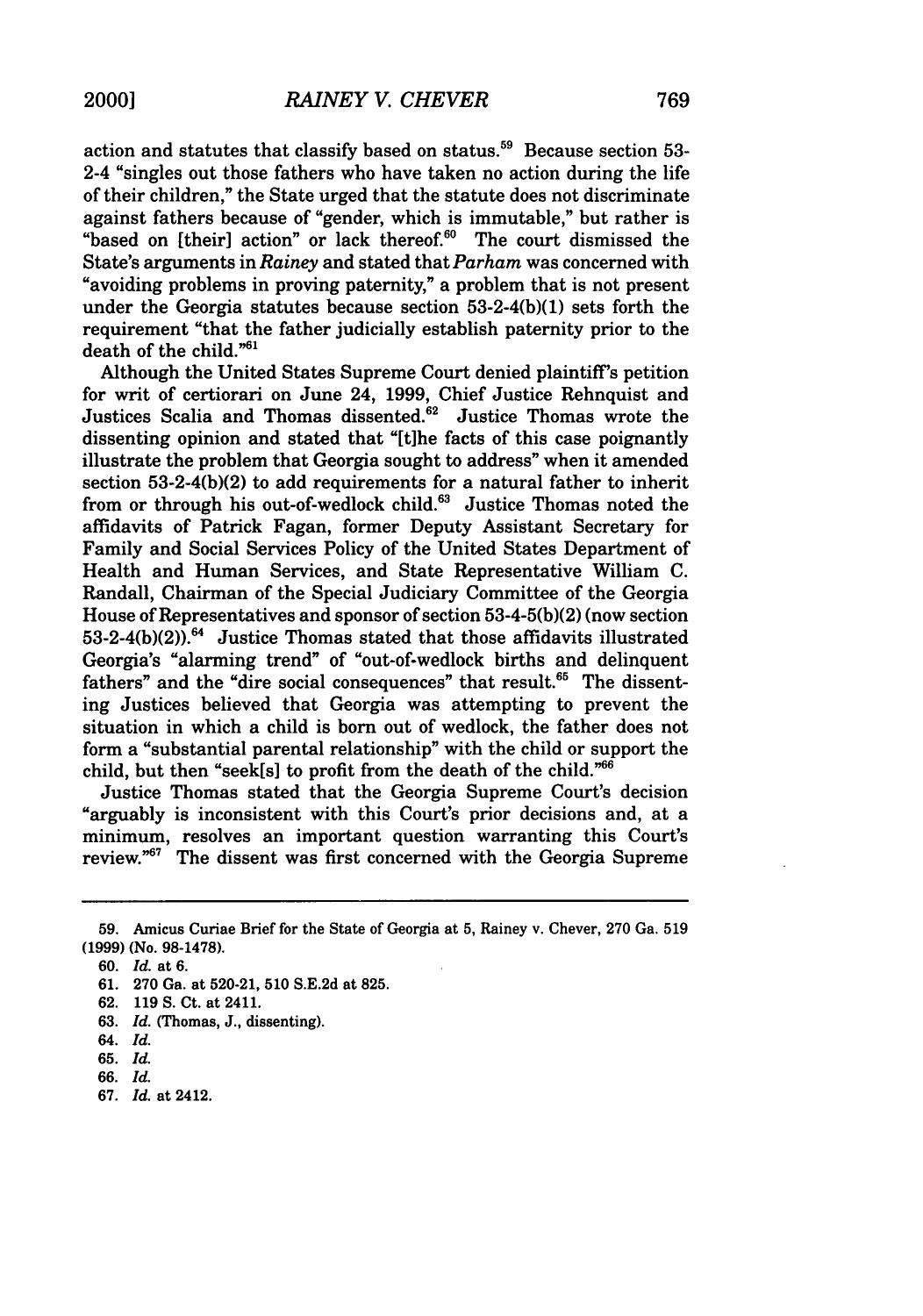Court's apparent application of intermediate scrutiny.<sup>68</sup> Relying on *Quilloin v. Walcott*,<sup>69</sup> Parham, and *Lehr v. Robertson*,<sup>70</sup> the dissent declared that "the lower court's choice of heightened scrutiny, particularly in this case, appears to be in error."71

The dissent proceeded on the assumption that the Georgia Supreme Court "correctly chose heightened scrutiny," but noted that even under that assumption, "its application of that standard is equally dubious."<sup>72</sup> The dissent stated that the Georgia Supreme Court's reliance upon only one page from one case, *Miller v. Albright,"* to "conclu[de] that § 53-2- 4(b)(2) was not substantially related to important governmental interests" was "misplaced for several reasons."<sup>74</sup> First, "[t]here was no opinion for the Court in *Miller*; rather six justices, in three different opinions, affirmed a lower court judgment."<sup>75</sup> Furthermore, "the opinions, affirmed a lower court judgment."<sup>75</sup> plurality opinion **...** actually concluded that the statute at issue was *not* based on impermissible stereotypes, reasoning that '[t]he biological differences between single men and single women provide a relevant basis for differing rules governing their ability to confer citizenship on children born in foreign lands.'"<sup>76</sup> Therefore, Justice Thomas declared that *Miller* "does not stand for the proposition that all generalizations based on gender are constitutionally infirm."77

The dissenting Justices were also "at a loss to understand how the Georgia Supreme Court's decision can be squared with [the Supreme] Court's decisions recognizing women's unique role in childbirth."78 The dissent examined *Planned Parenthood of Central Missouri v. Danforth79* and *Planned Parenthood of Southeastern Pennsylvania v. Casey*,<sup>80</sup> both of which stated that courts should not ignore a woman's unique ability to conceive, carry, and give birth to a child. $81$  However, the dissent stated that the logic of *Danforth and Casey* "flatly contradicts the Georgia Supreme Court's reasoning that the State must ignore these

**<sup>68.</sup>** *Id.*

**<sup>69.</sup>** 434 **U.S.** 246 **(1978).**

**<sup>70.</sup>** 463 **U.S.** 248 **(1983).**

**<sup>71. 119</sup> S.** Ct. at 2413 (Thomas, **J.,** dissenting).

**<sup>72.</sup>** *Id.*

**<sup>73. 523</sup> U.S.** 420 **(1998).**

<sup>74.</sup> **119 S.** Ct. at 2413 (Thomas, **J.,** dissenting).

**<sup>75.</sup>** *Id.*

**<sup>76.</sup>** *Id.* (quoting *Miller,* **523 U.S.** at 445) (citation omitted) (alteration **by** court).

**<sup>77.</sup>** *Id.*

**<sup>78.</sup>** *Id.*

<sup>79. 428</sup> U.S. 52 (1976).

<sup>80.</sup> **505** U.S. 833 (1992).

<sup>81. 119</sup> **S.** Ct. at 2413 (Thomas, J., dissenting).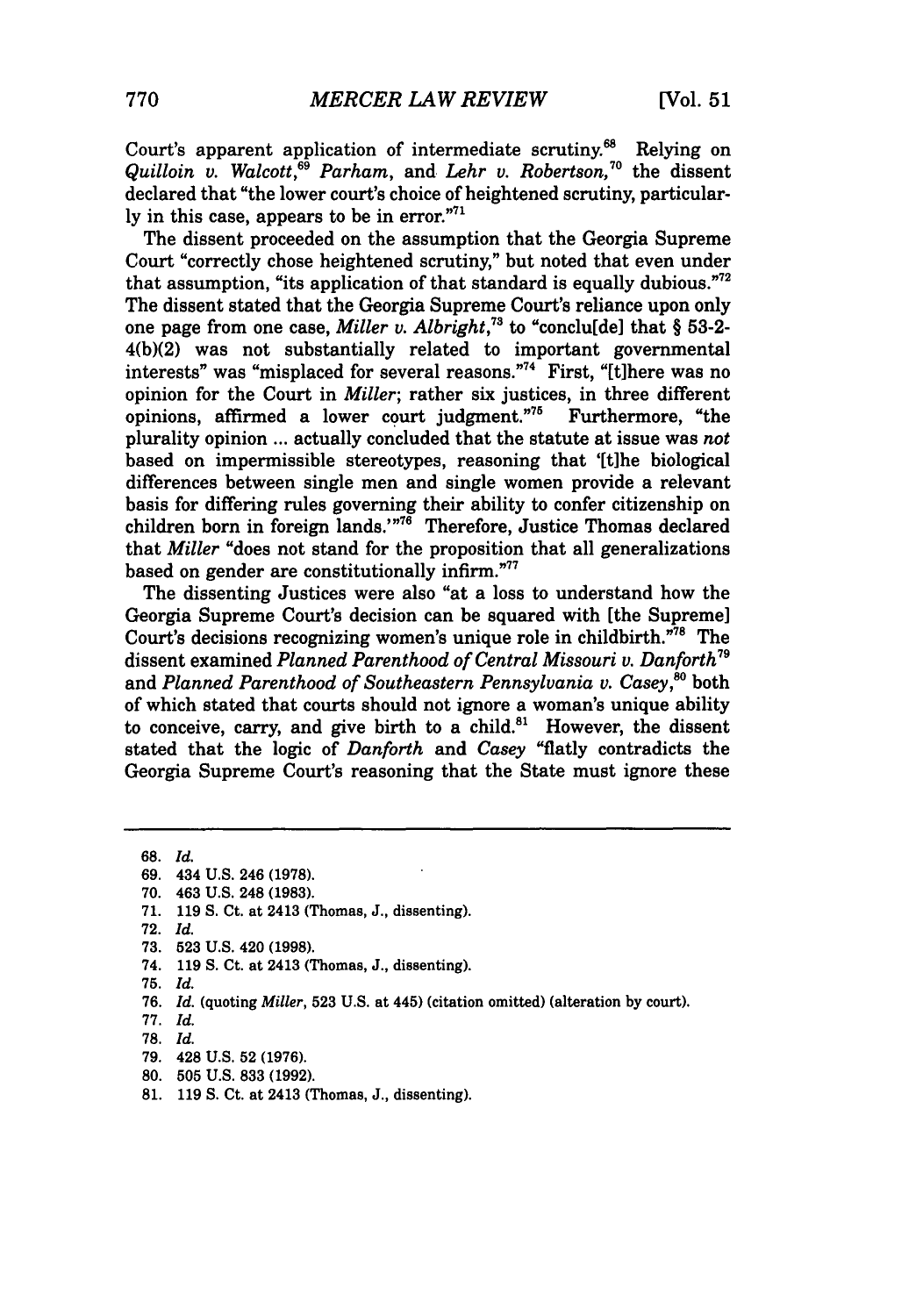efforts when deciding whether she, as opposed to the father, is entitled to inherit from the deceased child's estate." $82$ 

The dissenting opinion concluded with a final reason why the Court should have granted certiorari: besides the fact that "[t]his Court routinely reviews state courts' decisions invalidating state or local laws on federal constitutional grounds," the State "filed an amicus brief urging the Court to uphold the constitutionality of section 53-2-4(b)(2), and its views should affect our decision whether to exercise jurisdiction."<sup>83</sup> In addition, the dissenting Justices noted that the "importance of the issue cannot be gainsaid."<sup>84</sup> Because several states have the same or a similar statute, the Georgia Supreme Court's decision also "calls the continued validity of these statutes into doubt." $85$ 

#### IV. IMPLICATIONS

The Georgia Supreme Court's action, together with the United States Supreme Court's inactions, has at least two consequences. First, by not acknowledging the sociological studies that show fathers having illegitimate children are very likely to abandon their illegitimate children emotionally, if not financially, and by allowing those fathers to inherit from their children even if the father has not supported or openly treated the child as his own, the courts can be seen as encouraging wrongful parental behavior.<sup>86</sup> Without doing any more than establishing that he is the father of the child, a man can now reap the benefits of siring a child through the inheritance statutes even though the father did not voluntarily give his child the benefit of a true father. Second, the United States Supreme Court should have taken the opportunity to clarify the constitutionality of this statute because other states currently have the same or a similar statute in effect, and at least one other state supreme court has found its statute constitutional.<sup>87</sup>

Appellant's briefs to both the Georgia Supreme Court and the United States Supreme Court presented affidavits of Patrick Fagan, William H. **G.** Fitzgerald Fellow in Family and Cultural Issues at The Heritage Foundation, and State Representative William **C.** Randall, Chairman of the Special Judiciary Committee of the Georgia House of Representatives. Appellant asked Mr. Fagan to "render a public policy analysis as

**<sup>82.</sup>** *Id.*

**<sup>83.</sup>** *Id.*

<sup>84.</sup> *Id.*

**<sup>85.</sup>** *Id.* at 2414.

**<sup>86.</sup>** *See* Affidavit of Patrick F. Fagan filed with Petition for a Writ of Certiorari, Rainey v. Chever, **119 S.** Ct. 2411 **(1999)** (No. **98-1478).**

**<sup>87.</sup>** *See* **119 S.** Ct. at 2413-14.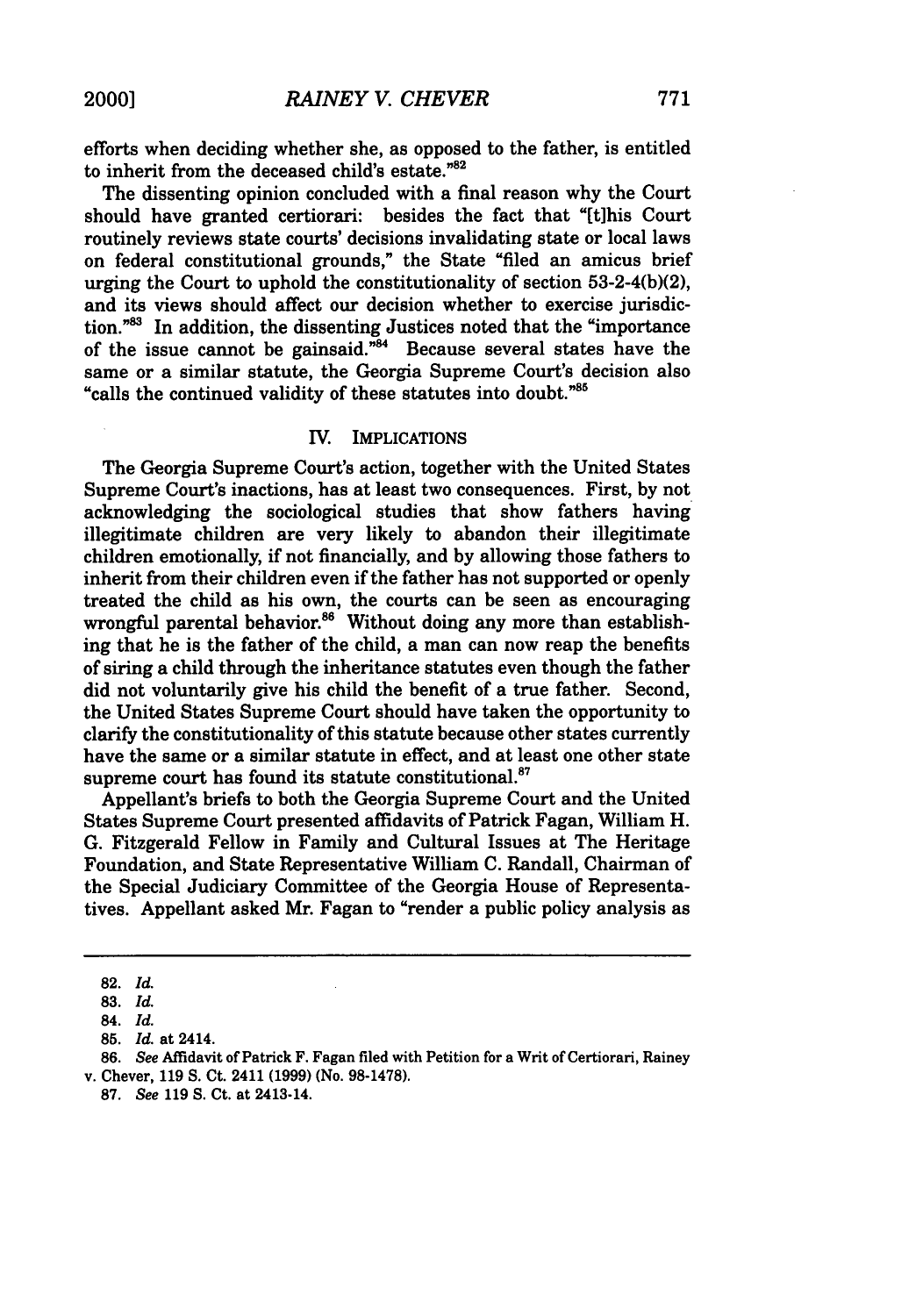to whether [the subject] statute is substantially related to achievement of important governmental objectives."<sup>88</sup> Appellant asked for Representative Randall's affidavit because he was a member of the committee that sponsored House Bill 251, which was later codified as section 53-2- 4(b)(2).

Mr. Fagan's affidavit pointed to statistics showing a "steady upward trend in out-of-wedlock births" and noted that the number "of out-ofwedlock births among blacks exceeded 80% in 1995" in parts of the United States.<sup>89</sup> Mr. Fagan testified through his affidavit that "less" than 10% of fathers of children born out of wedlock had consistently kept in touch with the mothers and children for even a few months after the birth out of wedlock, and that the fathers tended to provide financial support only as required by court order."<sup>90</sup> His affidavit also pointed to a "state-by-state analysis of statistics from the FBI Crime Index and from the National Center for Health Statistics" that "reveal[ed] that each **10%** increase in out-of-wedlock births is associated with a **17%** increase in violent teenage crime."<sup>91</sup> The affidavit highlighted some of the adverse social, educational, and economic effects to out-of-wedlock mothers, fathers, and children.<sup>92</sup>

Mr. Fagan concluded that men and women are not similarly situated and that the statute in question treats men and women differently based upon the "real biological differences between men and women with regard to child birth and child-rearing."93 If the out-of-wedlock mother chose not to take responsibility for the child, she would be "much more likely than [the] father[] to be subjected to legal proceedings to place the [child] in foster care and to terminate [her] parental rights."94 However, a father can walk away from his out-of-wedlock child with little or no legal ramifications. Mr. Fagan determined that the statute merely "distinguishes between two categories of men who sire children out of wedlock"-those who "voluntarily choose ... to shoulder the other responsibilities of fatherhood" and those who choose to walk away.<sup>98</sup>

Representative Randall's affidavit provided the courts with the legislative intent and reasoning for placing the additional requirements on out-of-wedlock fathers and not on out-of-wedlock mothers. Represen-

**93.** *Id.* at app. **15.**

**95.** *Id.* at app. 17.

**<sup>88.</sup>** Petition for a Writ of Certiorari at app. 10, Rainey v. Chever, **119** S. Ct. 2411 **(1999)** (No. 98-1478).

**<sup>89.</sup>** *Id.* at app. 11.

**<sup>90.</sup>** *Id.* at app. 12.

**<sup>91.</sup>** *Id.* at app. 12-13.

**<sup>92.</sup>** *Id.* at app. 12-15.

<sup>94.</sup> *Id.* at app. **16.**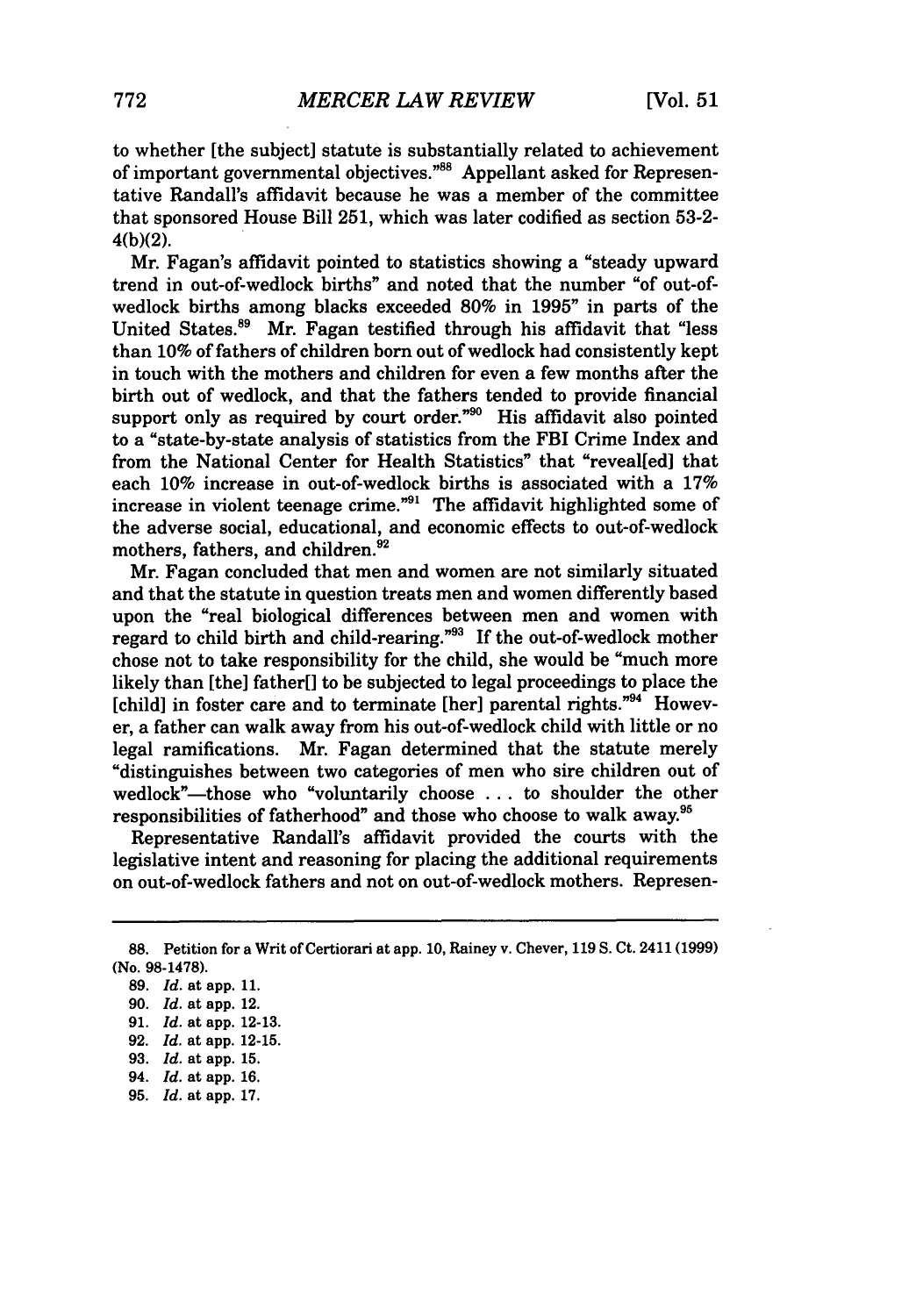ative Randall stated that the Special Judiciary Committee "found no instances of mothers of children born out of wedlock having little or nothing to do with their children."<sup>96</sup>

[The Special Judiciary Committee] found a widespread problem of fathers of children born out of wedlock failing or refusing to accept responsibility with regard to child-rearing, failing or refusing to develop of [sic] substantial family relationships with their children, and failing or refusing to provide support except as is compelled by the courts under threat of going to jail.<sup>97</sup>

Therefore, the legislation was drafted to prevent these fathers from "seeking to profit from the death[s] of the[se] child[ren]."<sup>98</sup> Noting that the legislature intended "to distinguish between two categories of fathers of children born out of wedlock, based upon their conduct," Representative Randall testified that "the state does have a [sic] strong an interest in discouraging irresponsible conduct by biological fathers."<sup>99</sup> Representative Randall concluded that a statute "remov[ing] the potential for men [to reap] a windfall profit from the death of [a] child born out of wedlock for whom the man accept[ed] no substantial responsibility" would discourage other men who might be inclined to "irresponsibly impregnate still more women and girls out of wedlock" because they knew of "men profiting from the death of a child for whom they had taken no substantial responsibility."<sup>100</sup> Appellant noted that this scheme is a "sexual lottery ticket."<sup>101</sup>

The State cited with approval and reprinted portions of the affidavits of Mr. Fagan and Representative Randall in the amicus curiae brief that the Georgia Supreme Court directed it to file.<sup>102</sup> However, the Georgia Supreme Court seemed to reject the affiants' findings.<sup>103</sup> Even the three dissenting Justices of the United States Supreme Court noted the importance of the State's amicus curiae brief when it stated that "its views should affect our decision whether to exercise jurisdiction."'

<sup>96.</sup> *Id.* at app. 20.

<sup>97.</sup> *Id.*

**<sup>98.</sup>** *Id.*

<sup>99.</sup> *Id.* at app. 21-22.

<sup>100.</sup> *Id.* at app. 22.

<sup>101.</sup> Brief of Appellant at 21, Rainey v. Chever, 270 Ga. 519,510 S.E.2d 823 (1999) (No. S98A1518).

<sup>102.</sup> *See* Amicus Brief for the State of Georgia, Rainey v. Chever, 119 S. Ct. 2411 (1999) (No. 98-1478).

<sup>103. 270</sup> Ga. at 519-21, 510 S.E.2d at 824-25.

<sup>104. 119</sup> S. Ct. at 2413 (Thomas, J., dissenting).